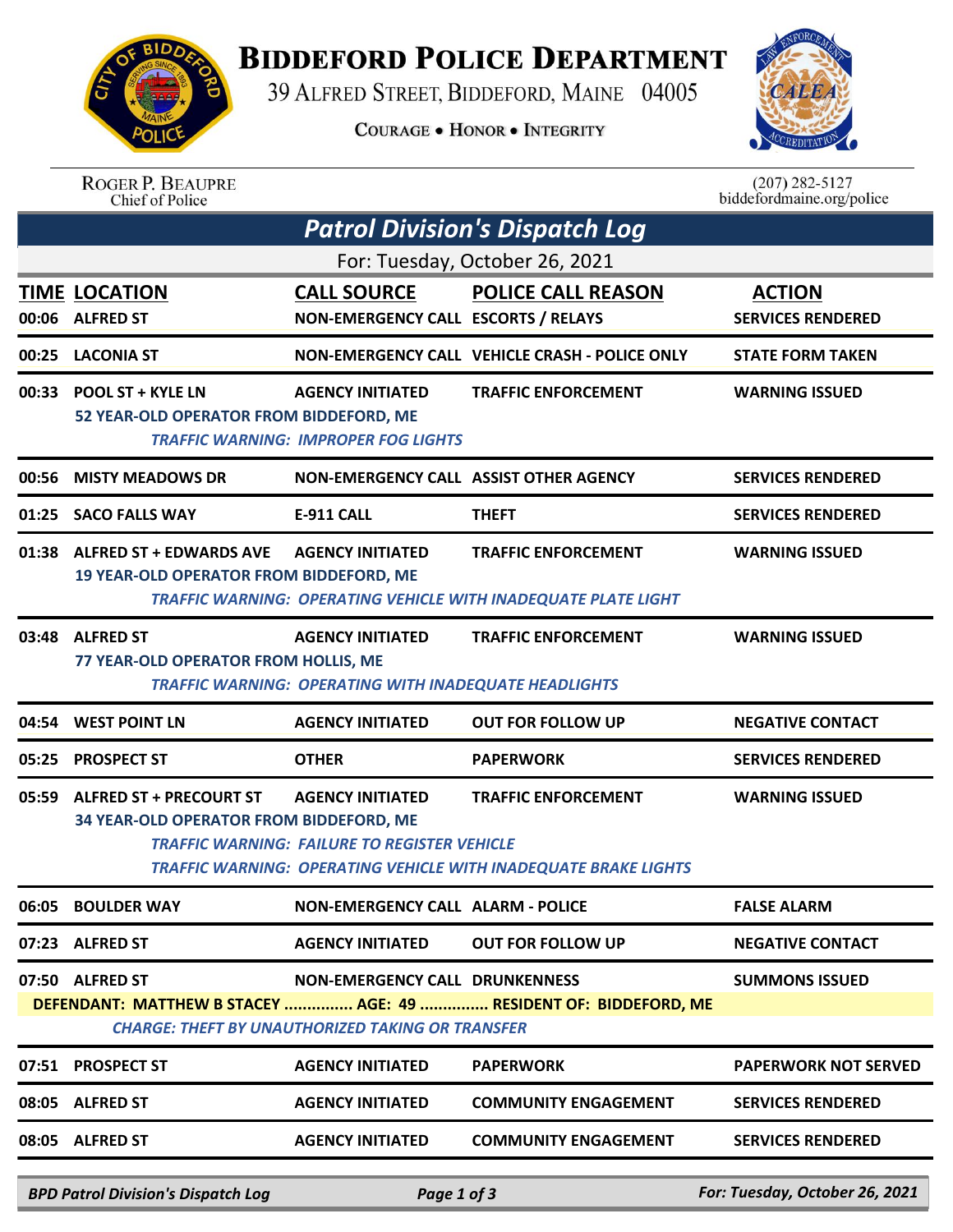|       | <b>TIME LOCATION</b>           | <b>CALL SOURCE</b>                       | <b>POLICE CALL REASON</b>                                  | <b>ACTION</b>                |
|-------|--------------------------------|------------------------------------------|------------------------------------------------------------|------------------------------|
|       | 08:46 ALFRED ST                | <b>AGENCY INITIATED</b>                  | <b>OUT FOR FOLLOW UP</b>                                   | <b>SERVICES RENDERED</b>     |
|       | 08:48 PROSPECT ST              | <b>AGENCY INITIATED</b>                  | <b>OUT FOR FOLLOW UP</b>                                   | <b>SERVICES RENDERED</b>     |
|       | 09:14 ELM ST                   | <b>AGENCY INITIATED</b>                  | <b>OUT FOR FOLLOW UP</b>                                   | <b>SERVICES RENDERED</b>     |
|       | 10:06 ALFRED ST + MAINE TPKE   | <b>E-911 CALL</b>                        | <b>VEHICLE CRASH - POLICE ONLY</b>                         | <b>STATE FORM TAKEN</b>      |
|       | <b>10:21 PIKE ST</b>           | <b>NON-EMERGENCY CALL ASSIST CITIZEN</b> |                                                            | <b>SERVICES RENDERED</b>     |
|       | 10:36 ELM ST                   |                                          | NON-EMERGENCY CALL VEHICLE CRASH - POLICE ONLY             | <b>STATE FORM TAKEN</b>      |
|       | <b>10:47 MAIN ST</b>           | <b>AGENCY INITIATED</b>                  | <b>COMMUNITY ENGAGEMENT</b>                                | <b>NO VIOLATION</b>          |
|       | 10:54 ALFRED ST                | <b>AGENCY INITIATED</b>                  | <b>OUT FOR FOLLOW UP</b>                                   | <b>SERVICES RENDERED</b>     |
|       | 11:25 EMMONS PL                | <b>AGENCY INITIATED</b>                  | <b>ANIMAL COMPLAINT</b>                                    | <b>SERVICES RENDERED</b>     |
|       | 11:43 VILLAGE LN               | <b>E-911 CALL</b>                        | <b>JUVENILE OFFENSES</b>                                   | <b>SERVICES RENDERED</b>     |
|       | 11:59 WESTMORE AVE             |                                          | NON-EMERGENCY CALL SEX OFFENDER COMPLIANCE CHK             | <b>NEGATIVE CONTACT</b>      |
|       | 12:00 PROSPECT ST              |                                          | NON-EMERGENCY CALL SEX OFFENDER COMPLIANCE CHK             | <b>NEGATIVE CONTACT</b>      |
|       | 12:00 AMHERST ST               |                                          | NON-EMERGENCY CALL SEX OFFENDER COMPLIANCE CHK             | <b>NEGATIVE CONTACT</b>      |
|       | 12:02 BACON ST                 |                                          | NON-EMERGENCY CALL SEX OFFENDER COMPLIANCE CHK             | <b>NEGATIVE CONTACT</b>      |
|       | 12:03 BACON ST                 |                                          | NON-EMERGENCY CALL SEX OFFENDER COMPLIANCE CHK             | <b>NEGATIVE CONTACT</b>      |
|       | 12:25 HILL ST                  | <b>WALK-IN AT STATION</b>                | <b>WRIT</b>                                                | <b>SERVICES RENDERED</b>     |
|       | 12:40 OAK ST                   | <b>AGENCY INITIATED</b>                  | <b>ANIMAL COMPLAINT</b>                                    | <b>SERVICES RENDERED</b>     |
|       | 12:44 HILL ST                  | <b>AGENCY INITIATED</b>                  | <b>COMMUNITY ENGAGEMENT</b>                                | <b>SERVICES RENDERED</b>     |
|       | 13:18 MAIN ST                  | NON-EMERGENCY CALL TRESPASSING           |                                                            | <b>FIELD INTERVIEW</b>       |
|       | 13:31 BAYBERRY RD              | <b>ALARM</b>                             | <b>ALARM - POLICE</b>                                      | <b>CANCELLED IN ROUTE</b>    |
| 13:37 | <b>BIRCH ST</b>                | <b>OTHER</b>                             | <b>PAPERWORK</b>                                           | <b>SERVICES RENDERED</b>     |
| 14:03 | <b>RIVER RD</b>                | <b>E-911 CALL</b>                        | <b>ASSIST: VEHICLE CRASH - FIRE / EMS STATE FORM TAKEN</b> |                              |
|       | 14:04 SOUTH ST                 | NON-EMERGENCY CALL FRAUD / SCAM          |                                                            | <b>REFERRED OTHER AGENCY</b> |
|       | <b>14:31 MAIN ST</b>           | <b>E-911 CALL</b>                        | 911 MISUSE                                                 | <b>SERVICES RENDERED</b>     |
|       | <b>15:01 MAIN ST</b>           | <b>AGENCY INITIATED</b>                  | <b>COMMUNITY ENGAGEMENT</b>                                | <b>NO VIOLATION</b>          |
|       | <b>15:01 CATHEDRAL OAKS DR</b> | <b>AGENCY INITIATED</b>                  | <b>HALLOWEEN PAMPHLET DELIVERY</b>                         | <b>SERVICES RENDERED</b>     |
|       | 15:50 MT PLEASANT ST           | <b>NON-EMERGENCY CALL CHECK WELFARE</b>  |                                                            | <b>TRANSPORT TO HOSPITAL</b> |
| 15:55 | <b>ALFRED ST</b>               | <b>AGENCY INITIATED</b>                  | <b>OUT FOR FOLLOW UP</b>                                   | <b>SERVICES RENDERED</b>     |
|       | 16:09 BIRCH ST                 | <b>AGENCY INITIATED</b>                  | <b>PAPERWORK</b>                                           | <b>PAPERWORK SERVED</b>      |
|       | 16:10 ALFRED ST                | <b>NON-EMERGENCY CALL PAPERWORK</b>      |                                                            | <b>SERVICES RENDERED</b>     |
|       |                                |                                          |                                                            |                              |

*BPD Patrol Division's Dispatch Log Page 2 of 3 For: Tuesday, October 26, 2021*